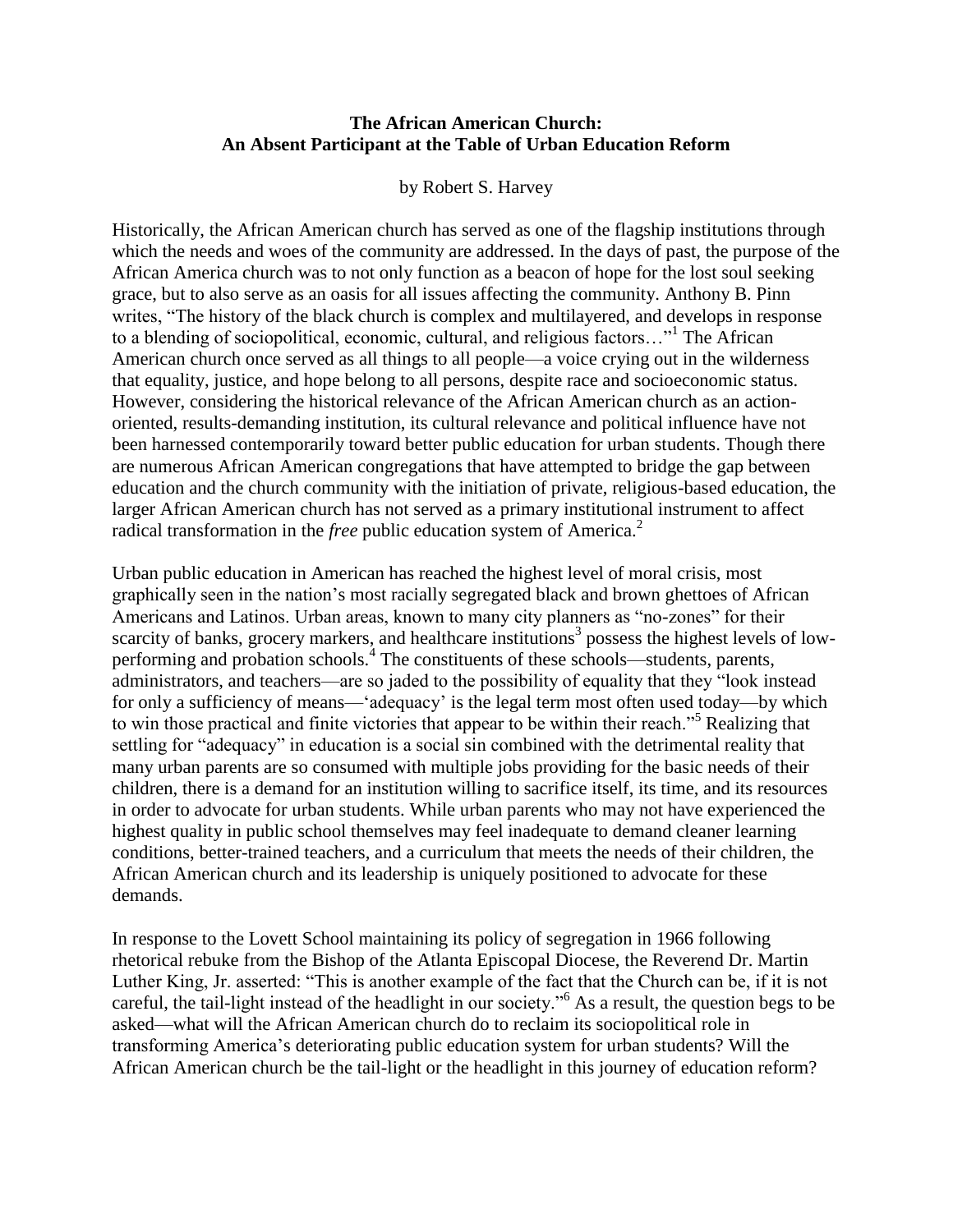Despite all the legal changes that have taken place since the 1950s, the United States remains an educationally segregated nation. While the past 60 years have consisted of numerous policies and programs, including external accountability mechanisms,<sup>7</sup> high-stakes testing,<sup>8</sup> and centralized school financing, the attention of African American church leaders needs to address the fact that urban public schools in America are inextricably interconnected to the economic and social forces present within urbanism. Undoubtedly, urban public education has been and continues to be "systemically plagued by underfunding, inadequate facilities and staff, unqualified teachers, disruptive (and often dangerous) neighborhood surroundings, racial isolation, and persistent concentration of poverty,"<sup>9</sup> which furthers social inequality. Theoretically, this concept is known as social reproduction, which is a social theory that posits that race and class stratification are reproduced from one generation to the next, oftentimes with schools at the core of this urban stratification reproduction process.

It is a known reality that the church as an institution functions as one of the most important elements in the life of the [African] American legacy, and the church pulpit has always functioned as a platform for sociopolitical power. Cornel West called the contemporary African American church "one of the few institutions within a shattered Black civil society that could attempt to project some kind of hope and some kind of meaning" in the face of present and more pervasive "walking nihilism."<sup>10</sup> In many ways, urban stratification in America, particularly the stratification of the public school system, is as much a theological complexity as it is a sociopolitical complexity. That is to say, in 1954 when America experienced one of the most significant social, cultural, and educational legal decisions in the history of the country, Brown v. Board of Education,<sup>11</sup> it was a theological testament that all persons are created equal in the eyes of God, have the inalienable rights of life, liberty, and the pursuit of happiness, and are deserving of an equal educational process. Despite the variability in response based on race, religion, and region, the supporters of the 1954 decision communally opined—"God is on our side"<sup>12</sup>—the side of equality for all.

American writer Ernest Hemingway once penned, "Never mistake motion for action." In the same essence, the African American church must never mistake the Sunday morning motions of preaching and singing as the sociopolitical instruments needed to create effective reform for the urban public school students of America. Preaching motivates the soul and singing enlivens the emotion, yet motivation and enlivening are not enough for dropout rates to be diminished, for test scores to be the equivalent of their white counterparts, for high school graduation rates to rise, or for the attainment of affordable college tuition—all parts of the urban education crisis. The supporters of the 1954 Brown v. Board of Education decision recognized the truth in Hemingway"s words—the motion of expressing a need for reformation cannot be confused with the action of demanding reformation. Can it be said of the 21st century African American church that we too cognize this distinction?

This explicit distinction of motion versus action at the table of urban education reform needs to be addressed in African American churches.<sup>13</sup> We have mastered motions, yet we have struggled to catechize actions. Some of these actions include: 1) providing forums for candidates to present their urban education platforms, 2) voting for candidates who support urban education reform, 3) actively participating in school board campaigns of favorable candidates, 4) demanding accountability for student progress that is equal across the board, and 5) running parishioners of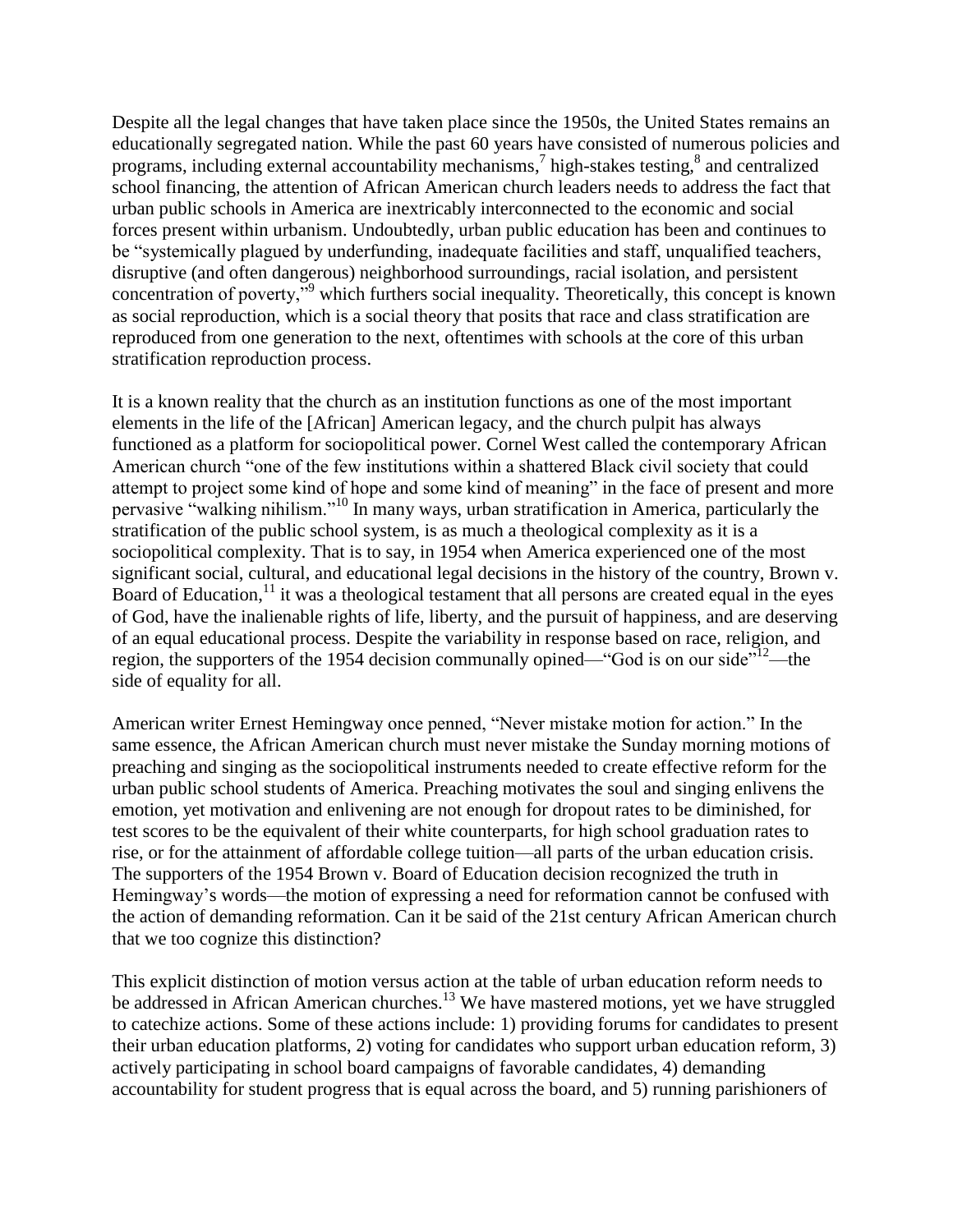our own congregations who understand the complexities of black and brown students for school board office. African American church leaders should always have an ear to the ground, listening to the rumblings occurring daily in urban public schools. African American church leaders should present the educational needs of all students, whether in one"s community or not, advocating that an opportunity for an equal education extends beyond the boundaries of the local church"s community. The deplorable reality of America"s urban education system should enable the African American church to stand firm on the theology that God is on the side "of liberty and justice for all,"<sup>14</sup> which in turn places God against urban education stratification. In order for the African American church to transcend its own egoistic interests in the era of the "all about me" gospel, it requires a dedication to the clarion call of Jesus, "If any of you wants to be my follower, you must turn from your selfish ways, take up your cross, and follow me" (Mark 8:34).

The radical transformation of reproductive urban stratification latent in American public education requires that the African American church forsake itself, take up the cross of action, and follow the guidance of Jesus, a paradigmatic figure of liberty and justice for all. From afterschool literacy program to summer schools, computer classes to family science activities, African American churches must reinvigorate and renew their historic commitment to urban public education. African American church leadership must be willing to stand in pulpits all across America preaching a gospel of education reform, equal access to resources, and hope to the community"s underclass children and their parents. Though the current trend is to shift the onus of responsibility to school boards and politicians, in order to address the urban education crisis existent within America"s urban communities, the African American church must look in the proverbial mirror and ask ourselves if we have taken up our own cross in repairing the breach of educational injustice.

## **Notes**

1. Anthony B. Pinn. The Black Church in the Post-Civil Rights Era (Maryknoll, NY: Orbis Books, 2002), 3.

2. Middleton, John A. "A Role for the African American Church in Urban School Reform," Urban Education 36, no. 3: (2001): 427.

3. Noguera, Pedro A. "Transforming Urban Schools through Investments in Social Capital." *In Motion Magazine,* 1999. Retrieved 25 February 2011 from http://www.inmotionmagazine.com/pncap1.html#Anchor-Problematizing-47857.

4. Diamond, John and James P. Spillane. High Stakes Accountability in Urban Elementary Schools: Challenging or Reproducing Inequality? Evanston, IL: Institute for Policy Research, 2002. Retrieved 25 August 2011 from http://www.northwestern.edu/ipr/publications/papers/2002/WP-02-22.pdf

5. Kozol, Jonathan. "Still Separate, Still Unequal: America"s Educational Apartheid." Harper"s Magazine 311, 41.